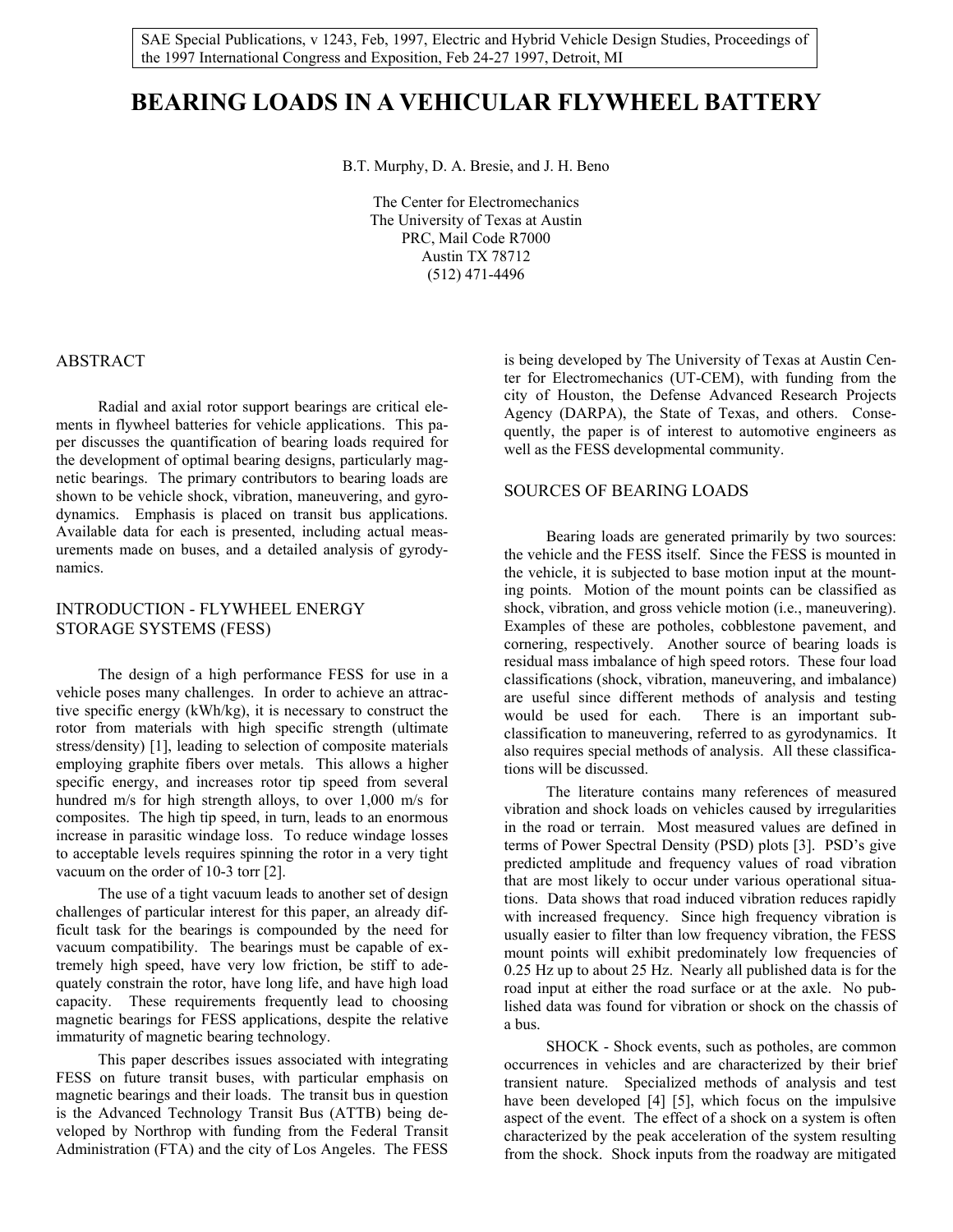(i.e., filtered) by the vehicle suspension. The absolute motion of the FESS mount points resulting from shock loads are required in order to establish FESS bearing loads. Mount point motion is often represented as a transient waveform of displacement or acceleration vs. time. Ideally, the motion in three orthogonal directions would be specified for each mount point. The precise waveforms are a function of both the type and severity of the shock. In simulation, however, the same waveform is often used at each mount, and vertical, lateral and longitudinal directions are treated independently.

 Shocks to the FESS can also occur due to objects bumping or striking the FESS housing or support frame, such as during collisions. Quite often, acceptance or qualification tests are performed in this manner. Northrop has specified such an acceptance test in the System Specification for the ATTB. It requires that, "The ATTB mechanical and electrical equipment shall not suffer damage or performance degradation when subjected to the shock levels of 20 gee peak, 11 ms halfsine shock pulse in each direction along three mutually perpendicular axes," [6].

 VIBRATION - Vibration is distinguished from shock in that the input and response attain steady state amplitudes which are maintained for an appreciable length of time. The transients that happen when the vibration source is first turned on or off are either unimportant, or are treated using shock methods. Vibration motion of the FESS mount points can be expressed as spectral density plots of acceleration vs. frequency. Using published PSD's, engineers have reconstructed typical surface terrains for use in computer simulations that test mounting hardware performance. Not contained in this approach is the transmissibility of the bus chassis itself and its contribution to mounting loads. The tires and suspension of the bus generally attenuate the high frequency road loads.

 The acceptance test specification [6], requires that "functional equipment shall operate without degradation during and after exposure to vibration as encountered in normal revenue service." The specific vibration spectrum for this functional test is shown in figure 1, and is for a location toward the rear of the bus. From an endurance standpoint, the specification also calls for operation "without degradation after being exposed to 1,000 hours of vibration in the nonoperating state." The PSD for endurance is the same as the functional requirement, except with a reduced maximum gee<sup>2</sup>/Hz of 0.33.

 MANEUVERING - Vehicle maneuvering refers to the net rigid body motion of the vehicle (i.e., any event that results in a change in vehicle linear momentum). Some examples are cornering, braking and accelerating. Corresponding linear acceleration of the vehicle leads directly to loads on the FESS bearings. Such accelerations are generally limited by tire adhesion to several tenths of a gee. This would be the entire extent to which vehicle maneuvers need be considered, were it not for the presence of gyroscopic action of the high speed rotor discussed in a later section.



Figure 1. Specification for imposed vibration spectrum for an operating flywheel mounted toward rear of bus [6]

 ROTATING MASS IMBALANCE - Another source of loads for FESS bearings is residual mass imbalance of the flywheel rotor [7]. The magnitudes of these loads are proportional to the imbalance of the rotor, and are also a function of the dynamics of the rotor bearing system. Like most high speed rotors, FESS flywheels are precision balanced. After balancing, the flywheel's mass center will be within  $1.3x10^{-6}$ m  $(50x10^{-6}$  in.) of the center of rotation. The center of rotation is dictated by the radial magnetic bearings. For this degree of balance the resulting bearing loads will be approximately 89 N (20 lb), or less within the FESS operating speed range. One advantage presented by magnetic bearings is that they offer the potential to accommodate much larger mass imbalances than mentioned above. In the event that the FESS flywheel rotor does not hold its precision balance over many cycles of use, the magnetic bearing control algorithm can be adjusted to effectively rebalance the rotor [8][9].

 GYRODYNAMICS - Gyroscopic effects are due directly to the relatively large angular momentum of the flywheel rotor, a vector quantity possessing both magnitude and direction. For a high speed flywheel rotor, its angular momentum vector points along the rotational spin axis and has a large magnitude. Attempts to change orientation of the flywheel spin axis (and with it the direction of the angular momentum vector), requires the application of large torques. Since nothing "touches" the flywheel except the support bearings, this torque must come from the radial bearings.

 The theory of flywheel gyroscopics for road vehicles has been treated elsewhere [10]. The most important relationship describes the torque required to change the orientation of the flywheel spin axis.

$$
torque = P\Omega \dot{\theta} \tag{1}
$$

where

- $P =$  polar moment of inertia of flywheel rotor (kg-m<sup>2</sup>)
	- $\Omega$  = spin speed of flywheel rotor (rad/s)
	- $\dot{\theta}$  = turning rate of the flywheel spin axis (rad/s)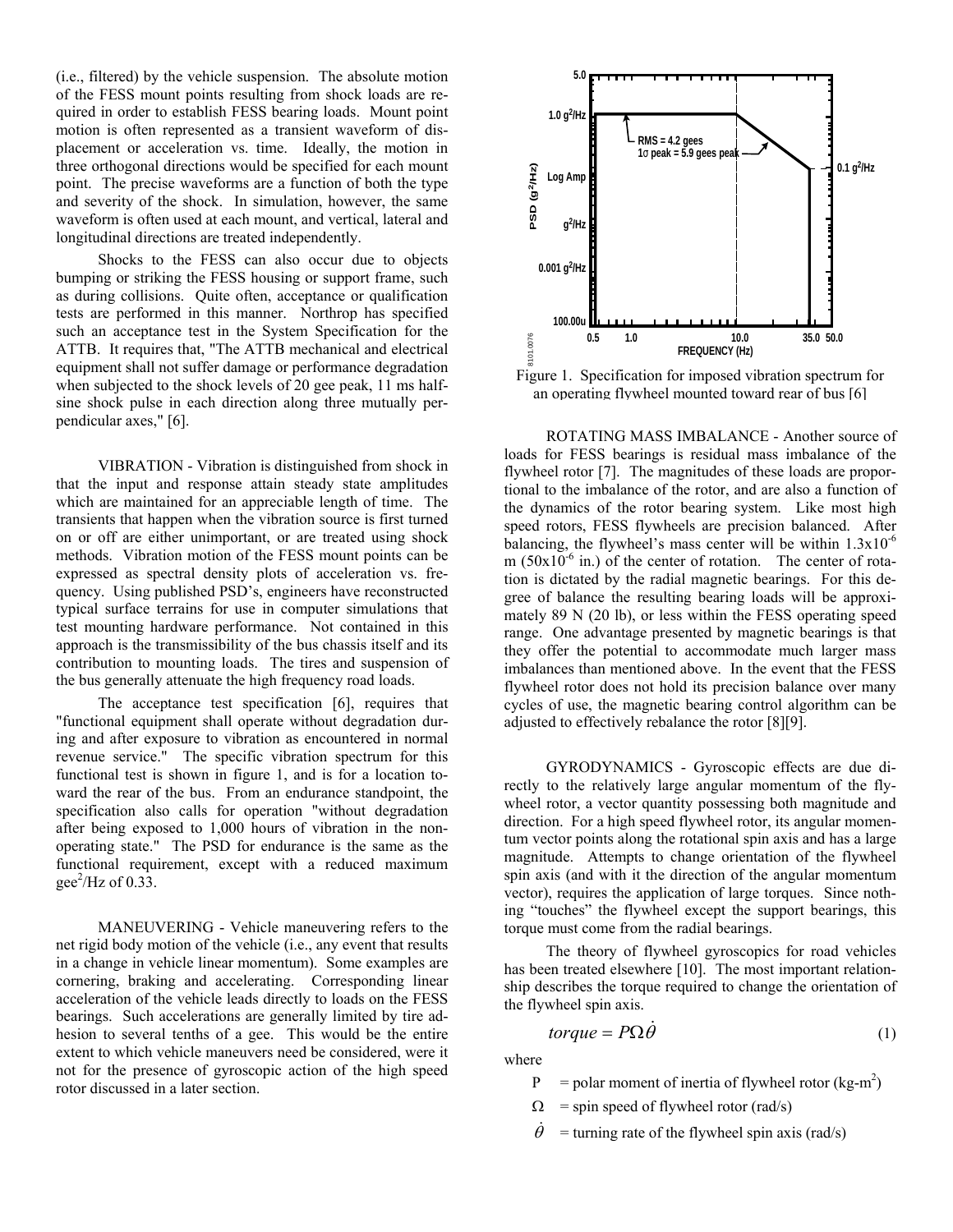In some applications, gyroscopic torques can be large enough to affect the motion of a vehicle. Examples are ocean going ships and space vehicles [11]. In the case of a bus or car, the gyroscopic torque was shown by [10] to be too small to influence the motion of the vehicle. However, the torque is large enough to be a major contributor to loads on the radial bearings. If the flywheel is solidly anchored to the bus such that it must execute every turn experienced by the bus, the bearing loads can be more than 10 times the capacity of the radial magnetic bearings. This aspect is discussed further in a later section.

 To prevent the generation of large gyroscopic torques, the orientation of flywheel rotors must be isolated from the orientation of the vehicle chassis. In practice this means that the flywheel spin axis must be vertical. This isolates the flywheel from the vehicle yaw changes (i.e., turning). In addition, some mechanism or device must support the flywheel, allowing it to pitch (nose up/down) and roll (rocking side-toside) as freely as possible relative to the bus.

 A mathematical model has been developed to study the interaction between a flywheel and a bus (fig. 2). The model represents a rigid rotating flywheel mass inside its housing, which is restrained by springs in both the pitch and roll coordinates. These springs can be attached to the vehicle frame, or they can be inertial (i.e., due to gravity). Viscous damping also acts in parallel with the springs. An addendum to this paper presents the dynamic equations of motion, using three angular coordinates, which completely describe the orientation of the flywheel. This model can be used to study a gimbal support, as well as other support designs.

To effectively decouple the flywheel and vehicle yaw



Figure 2. Mathematical model and coordinate systems used to analyze flywheel gyrodynamics

axes (which reduces gyroscopic loads on flywheel bearings during vehicle turns), the flywheel spin axis must remain nominally vertical. Thus, the support cannot be entirely neutral (i.e., if displaced from vertical and released, it must return to vertical). A restoring force is required to give the flywheel a "home" position (nominally vertical). This is easily done with springs or gravity, or both. Without a home equilibrium position, the flywheel could drift away from the vertical position, and decoupling in the yaw axis would be lost.

 The analytical results obtained from the model can be summarized as follows. While at operating speed, anytime the flywheel is not in its "home" equilibrium position, it will precess about its equilibrium position in a slow circular orbit, always opposite the direction of flywheel spin. Classical analysis of a spinning top can be used to investigate the nature of this motion [12]. In practice, however, the result is simply that the flywheel will precess whenever displaced from equilibrium. The following expression for the rate of precession is derived in the addendum:

$$
\omega_p = \text{Im}\left(\frac{(iP\Omega - C) \pm \sqrt{C^2 - 2iCP\Omega - (P^2\Omega^2 + 4IK)}}{2I}\right) \tag{2}
$$

Forces or actions which can displace the flywheel from equilibrium, and thereby cause precession, include:

- a) Vehicle turns in a plane (yaw), but only if the flywheel is not in its home position relative to the vehicle.
- b) Vehicle pitch or roll, but only if the FESS support employs a spring and/or damper attached to the vehicle frame.
- c) Vehicle lateral acceleration (turning, braking, accelerating and bumps), but only if the support employs a pendulum type spring (e.g., the flywheel center of gravity is below gimbal axis).
- d) Torque on the FESS axis originating with the FESS motor-generator, but only if the stator's reaction torque vector has a component normal to the flywheel spin axis.
- e) Torque on the FESS rotor applied by bearings, but only if the flywheel bearing's stator reaction torque vectors have components normal to the flywheel spin axis.

 Having a home position means the flywheel will precess, an unavoidable aspect of normal flywheel operation. It is important to note that precession has several sources and can accumulate. Precession can be limited to acceptable values only through the use of damping on the pitch and roll motions. Damping must be sufficient relative to the precession inputs to minimize the probability of exceeding the allowable motion range of the support. As will be shown later, however, excessive damping can also be a major source of precession.

 The focus of this paper is on bearing loads. The load on each radial bearing for a freely precessing flywheel can be expressed as follows (see addendum):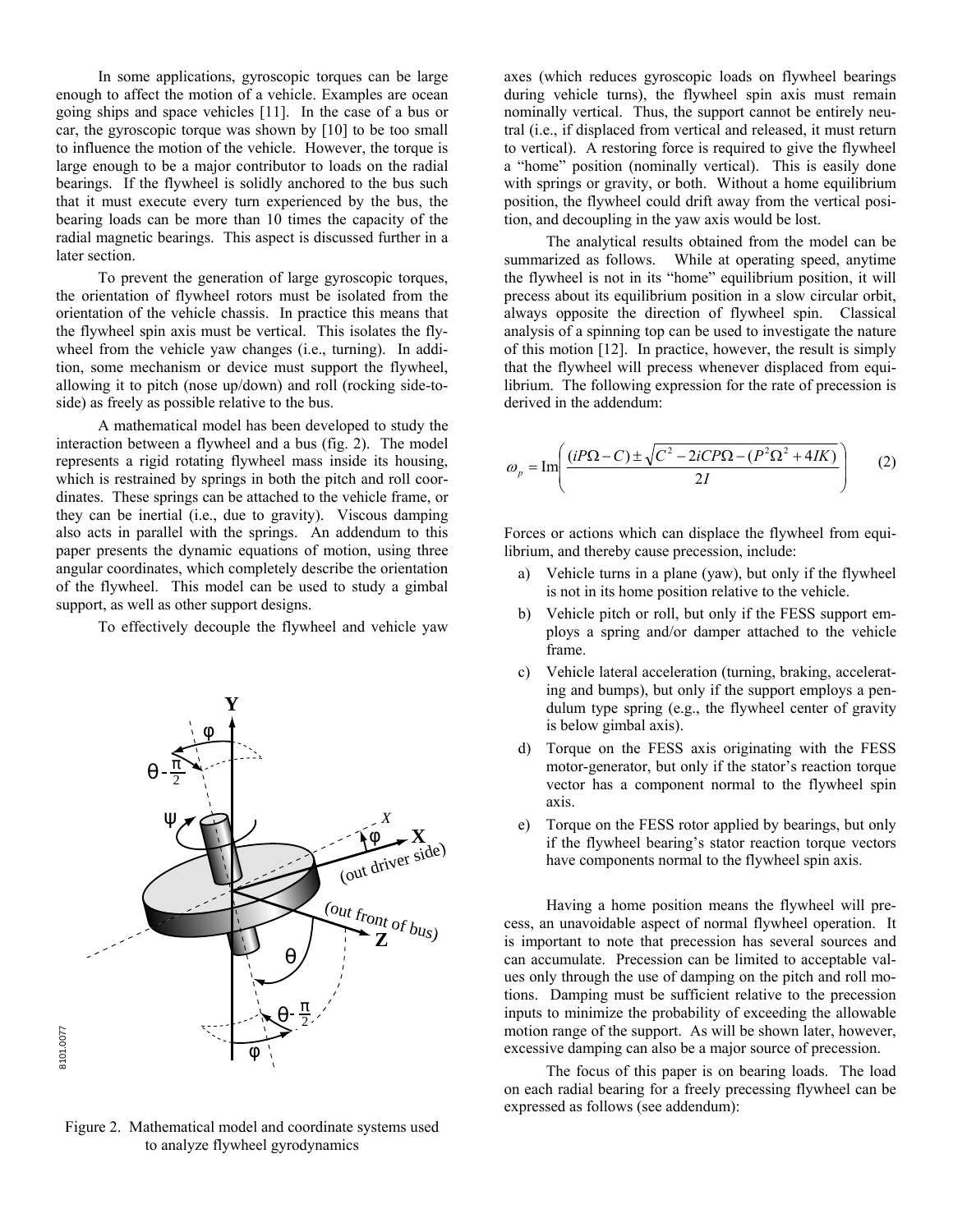$$
F_b = \frac{P\Omega \omega_p}{b} \theta \tag{3}
$$

For practical values of support parameters, this load can be small (<45 N). Since the load is small during free precession, efforts then focus on assuring that precession motion does not become overly large during flywheel operation.

 Simulation studies performed to date have investigated loads originating with different of types of bus motion, by computing resulting flywheel precession. Different scenarios for bus motion have been devised, these generally correspond to various kinds of roads and/or driving habits. This approach is complicated somewhat by the fact that the basic precessional motion becomes linearly unstable under certain conditions of bus turning. Expressions for stability of the precessional motion are given in the addendum. In the stability analysis, the motion of the bus is not an excitation input, but rather is a moving boundary condition as seen by the flywheel. If the vehicle is viewed from above, and the flywheel is rotating counterclockwise, then right hand turns at high rates can cause flywheel precession to grow continuously. Left hand turns, on the other hand, always dissipate precessional motion.

# MEASURED LOADS

 Road measurements conducted at the UT-CEM by research engineers and UT Engineering Design students, have yielded estimates of design loads [13]. For these measurements, accelerometers were mounted at various places on the body of an Austin transit bus. Digital data was sampled at 24 kHz, while the bus went over routes that included pot holes. The analyzed data from these tests showed that vibrations and shocks experienced by the bus was typically less than 1 gee. However, there is a relatively high probability that shock loads in excess of 5 gees (resulting from common obstacles such as pot holes) will occur. Shock loads as high as 8 gees were measured when the suspension "bottomed out." The two plots (fig. 3 and 4), taken from the data show typical response to road bumps.

 Northrop Grumman, developer of the ATTB, has also made measurements of operational loads. Their (as yet unpublished) tests covered a broad spectrum of operational situations. Although axle acceleration of up to 13 gees occurred, high peaks were largely attenuated by the suspension and tires. Northrop concluded that peak shock loads on chassis mounted components will be less than 3 gees during transit operations. The difference between the 5 to 8 gee peaks measured in Austin and 3 gee peaks measured by Northrop is believed to be the softer suspension of the ATTB.

## DESIGN OPTIONS

 During the initial design stages of the FESS, UT-CEM engineers assumed that the primary peak load on the magnetic bearing would be the 3 gee shock loads imposed by road shock. The magnetic bearings are designed to transition to rolling element back-up bearings above a 3 gee level. During



the design of the FESS mounting system described above, it was determined that gyroscopic effects can potentially create forces greater than those caused by a 3 gee shock. For this reason, the UT-CEM FESS mounting system is designed, not only to attenuate the shock and vibration from the road, but also to prevent gyroscopics from causing the magnetic bearings from transitioning to rolling element bearings in most situations.

 Because of flywheel gyroscopics, the 3 gee capability of the magnetic bearings will be exceeded if the rotational rate of the flywheel spin axis exceeds 0.1 rad/s. As a practical matter, this rate of rotation can be exceeded during vehicle operation. Exiting a steep driveway can produce a pitch rate in a transit bus of 0.24 rad/s. Hitting a speed bump at high speed or going over a chuck hole can induce bus pitch of 0.23 and 0.18 rad/s, (for example, see [10]). Even worse, a hard turn by the driver can cause bus roll at rates up to 1.4 rad/s. All of these conditions will cause the magnetic bearings to transition to the rolling element bearings. The goal of the FESS mount design is to devise an approach that will prevent this transition.

 Table 1 shows three basic design options. In the nontilting case, the flywheel cannot tilt with respect to the vehicle. Tilting concepts allow the flywheel to pitch (nose up and down) and roll (left and right) relative to the vehicle.

 The non-tilting option was not a serious candidate due to the required capacity of the magnetic bearings. Of the remaining two concepts, both allow tilt. The active mount of-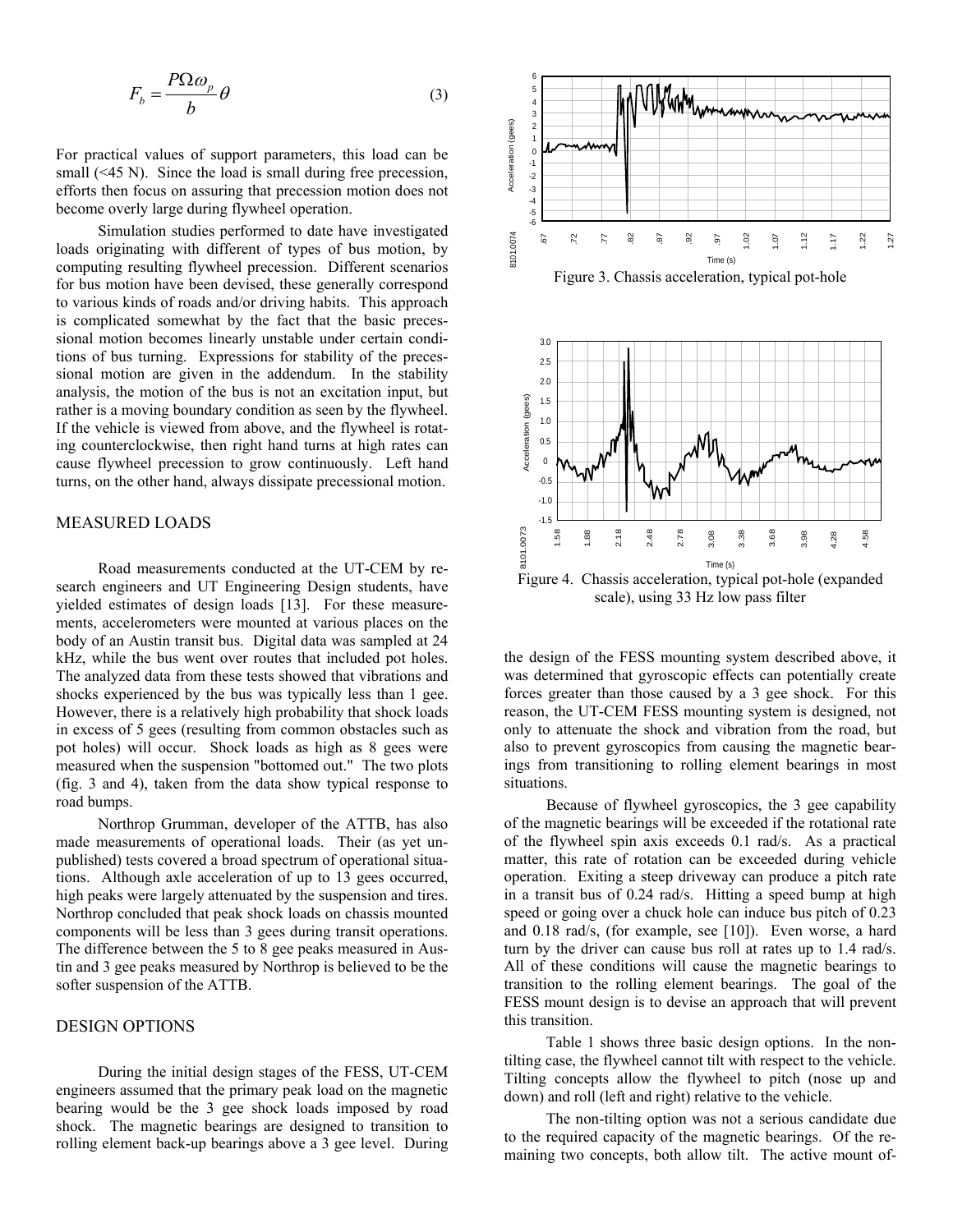Table 1. FESS mount design concept

| Concept         | Advantages           | Disadvantages                                |
|-----------------|----------------------|----------------------------------------------|
| Non-tilting     | Simple,<br>compact   | Large, high<br>capacity magnetic<br>bearings |
| Passive tilting | Simple               | Requires more<br>space                       |
| Active tilting  | Low bearing<br>loads | More space and<br>complexity                 |

fers the best overall performance. With an active mount, the flywheel housing can pitch and roll to respond to the pitch and roll motion of the bus. In this way, the actively controlled system can maintain a vertical spin axis at all times. Because the spin axis orientation remains stationary, there is no precession torque in reaction to bus tilt. An inclinometer working in conjunction with torque motors on each of two gimbal axis, for example, can keep the flywheel spin axis vertical at all times.

 While the active system is the most effective way to nullify gyroscopic effects, it is more complex and expensive. The concept requires at least two torque motors along with associated electronic drivers and inertial sensors. A passive tilting mounting system concept, however, also achieves satisfactory results with simple passive hardware. It prevents bearing transitioning in all but the most extreme cases. A passive gimbal system is the basis for the UT-CEM vehicular FESS program.

 EXAMPLE CONCEPTUAL DESIGN - To design a passive gimbal concept, estimates of bus roll and pitch are required. Information on roll and pitch can be found in references on roadway design [14]. Discussions with operators in Los Angeles and Houston revealed that banked roads can be as great as 10°. Coupled with estimated suspension roll of up to 6°, this give possible roll-tilting of the bus of as much as 16°. While bus pitch is less (2.5°), road grades are occasionally as high as 12°. Best estimates are that total bus tilt rarely exceeds 10°. Added to these relatively large tilt angles, is the possibility of displacement amplification inherent in passive suspension systems.

 The center of tilt of the FESS mounting system is placed at the center of gravity of the flywheel. This prevents coupling of lateral and transverse gees into tilting torques. Fortunately this placement is also favorable to minimizing space swept by tilting of the FESS. Movements of up to 20° are possible without excessive clear space required for sweep. A design value of plus or minus 20° allowable tilt accommodates nearly all operational bus motion except for rollover of the bus. This 20° allowable tilt also provides for motion amplification of 2 for all but the rarest conditions. During these rare conditions, transitioning to the backup bearings might occur.

 The passive mount must provide for cushioning in 5 degrees of freedom: lateral, longitudinal and vertical translation, and pitch and roll rotation. To keep magnetic bearing

forces low, roll and pitch motion must have a very small spring rate. The vertical, lateral, and longitudinal spring rates are selected to provide mount natural frequencies away from the dominant driving frequencies of the bus. Northrop has made estimates (table 2) of the characteristics of the ATTB. Bounce, roll, and hop are the primary excitation frequencies for the FESS mount. While the roll and pitch spring rates must be soft, excitation frequencies of the bus dictate the translational spring rates of the mount be relatively stiff. UT-CEM design engineers evaluated several approaches to the passive tilt concept using various configurations of springs and slides. The use of a gimbal to decouple rotational motion was necessary to achieve the desired combination of stiffness.

Table 2. Bus natural frequencies of the ATTB

| Pitch      | 1.3 Hz             |
|------------|--------------------|
| Bounce     | $1.5\,\mathrm{Hz}$ |
| Roll       | 3.7 Hz             |
| Bending    | 4.7 Hz             |
| Twisting   | 6.7 Hz             |
| Hop (Rear) | 8.0 Hz             |

 Figure 5 shows a typical mounting system layout. This concept uses a gimbal to provide freedom to tilt in the pitch and roll directions. The use of the gimbal requires more space than other approaches, but by careful orientation of components, the concept fits within a 30x30x30 in. space.



Figure 5. FESS gimbal mounting concept

## SUMMARY

 This paper attempts to identify the primary sources of bearing loads for energy storage flywheels targeted for use in roadway vehicles, with emphasis on transit buses. For reasons of both cost and energy efficiency, flywheel bearings are best designed to be as small as possible, and to not have more load capacity than necessary for the intended application. The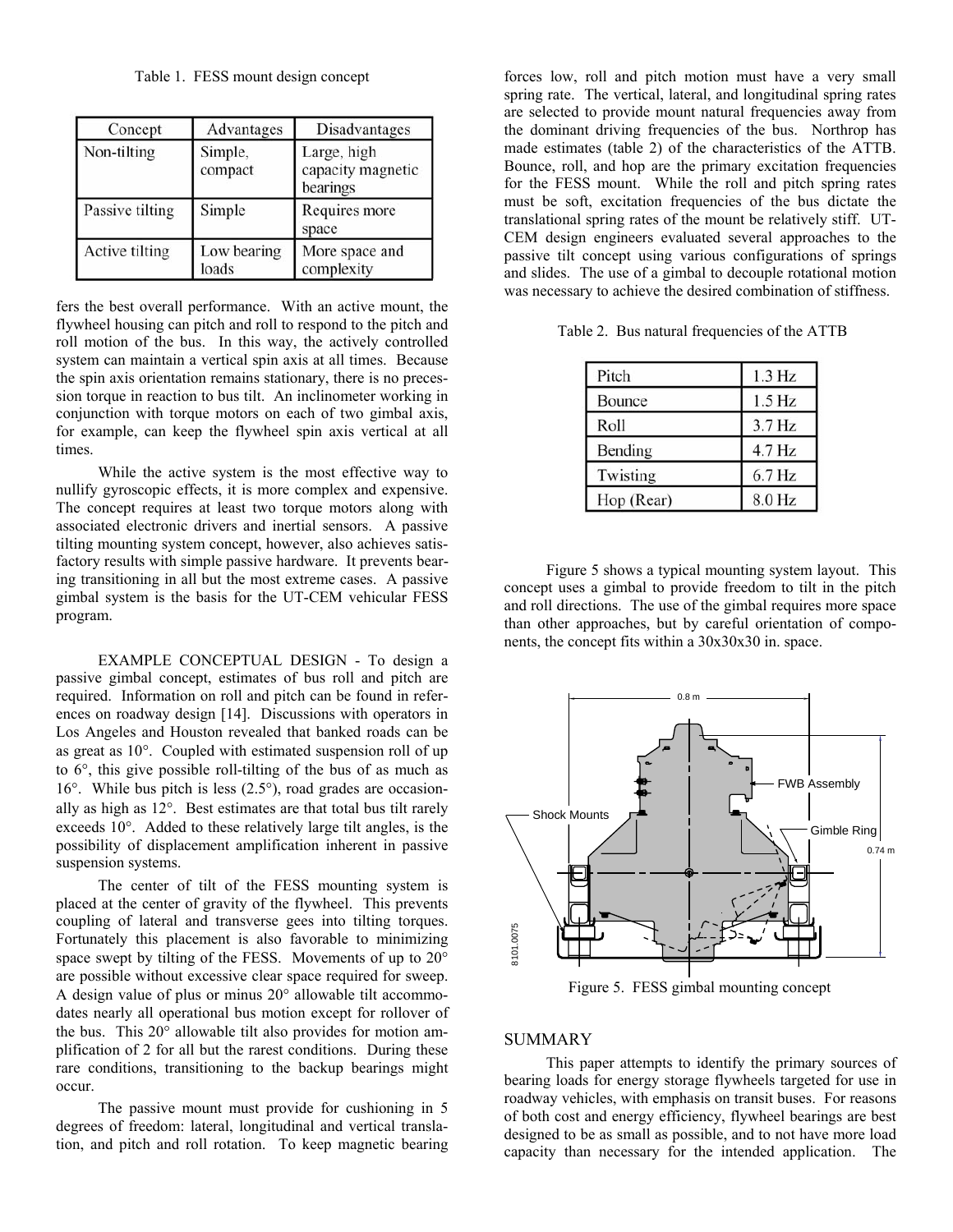most significant sources of bearing loads were found to be due to road shock, and flywheel gyrodynamics. In the case of flywheels supported by magnetic bearings, it is imperative to accurately quantify the anticipated bearing loads, so as to minimize the frequency of occurrence of touchdowns on mechanical backup bearings. It was shown that to avoid potentially very large loads due to gyrodynamics, a flywheel's spin axis must be oriented vertically and the flywheel must be suspended in a two-axis gimbal, so as to decouple its pitch and roll motion from that of the vehicle. Formulas for flywheel precessional motion due to gyrodynamics, and the corresponding loads on the bearings were presented. It was shown that restraining springs and dampers are necessary on the gimbal axes to keep the flywheel vertical, and to limit precession response to acceptable values. It was also pointed out that gimbal stiffness and damping parameters must be carefully chosen to avoid dynamic instability problems under certain vehicle curving conditions.

### ACKNOWLEDGMENTS

 Work on this project was sponsored by DARPA, Houston Metropolitan Transit Authority (MDI), and the State of Texas.

#### REFERENCES

- [1] Stull, S. and Post, R.F., "A New Look at an Old Idea," Science and Technology Review, pp. 12-19, April 1996.
- [2] Baer, M.R., "Aerodynamic Heating of High-Speed Flywheels in Low-Density Environments," proceedings of the 1978 Mechanical and Magnetic Energy Storage Contractors' Review Meeting, U.S. Department of Energy, October, 1978.
- [3] B. D. Van Deusen, "Analytical Techniques for Design Riding Quality into Automotive Vehicles," SAE Transactions, vol. 76 paper 670021, 1968
- [4] Harris, C. M., and Crede, C. E., Shock and Vibration Handbook, 2nd Edition, McGraw-Hill, New York, 1976.
- [5] Himelblau, H., Piersol, A. G., Wise, J. H., and Max, R. G., Guidelines for Dynamic Data Acquisition and Analysis, Military Handbook MIL-HDBK-XXX, 1989.
- [6] Northrop Grumman, "System Specification for ATTB System, Advanced Technology Transit Bus, Final Report, Volume II," October 27, 1995.
- [7] Vance, J. M., Rotordynamics of Turbomachinery, John-Wiley & Sons, New York, 1988.
- [8] Chen, H.M. and Ku, C.P.R., "Virtual Balancing of Rotor Supported by Magnetic Bearings", proceedings of the 13th Biennial ASME Conference on Mechanical Vibration and Noise; Rotating Machinery and Vehicle Dynamics, Miami, Florida, Setp. 22- 25, ASME DE-Vol. 35, pp. 65-68, 1991.
- [9] Beale, S. Shafai, B., LaRoccs, P., and Cusson, E., "Adaptive Forced Balancing for Magnetic Bearing Systems," proceedings of the 3rd International Symposium on Magnetic Bearings, Technomic Publishing Company, New York, pp. 601-611, 1992.
- [10] McDonald, A.T., "Simplified Gyrodynamics of Road Vehicles with High-Energy Flywheels," 1980 Flywheel Technology Symposium, U.S. Department of Energy, pp. 240-258, October, 1980.
- [11] Den Hartog, J.P., Mechanical Vibrations, 4th Edition, McGraw-Hill, New York, 1956.
- [12] Marion, J. B., Classical Dynamics of Particles and Systems, 2nd Edition, Academic Press, New York, 1970.
- [13] Braychli, et. al., "Design of an Experiment to Measure Vibrations on a Public Transit Bus for Use in the Design of Vibration Isolators for a Flywheel Mounting System," Mechanical Engineering Design Project, The University of Texas at Austin, Austin, TX, 1995.
- [14] Meyer, C.F., and Gibson, D.W., Route Surveying and Design, 5th Edition, Harper & Row, New York, 1980.
- [15] Ehrich, F.F., and Childs, D.W., Self-Excited Vibration in High-Performance Turbomachinery, Mechanical Engineering, pp. 66- 79, May, 1984.

## NOMENCLATURE

- $\dot{\alpha}$  turning rate of the bus
- $\alpha$  turning angle of the bus
- b radial magnetic bearing span
- C gimbal viscous damping constant
- $\phi$  flywheel rotation about the Z axis (roll)
- $\phi$  bus roll coordinate
- h vertical distance from gimbal axis to flywheel center of gravity
- I flywheel rotor and housing transverse inertia
- i  $\sqrt{-1}$
- K gimbal axis spring rate
- P flywheel rotor polar inertia
- $\theta$  flywheel rotation about the x axis (pitch)
- $\theta_h$  bus pitch coordinate
- s complex eigenvalue, the imaginary part is the precession rate
- t time
- $\tau$ <sub>*p*</sub> precession time constant, -1/Real(s)
- Ω flywheel rotational speed
- W weight of flywheel rotor and housing
- $\omega_{n}$  Precession rate, imaginary part of s
- $X$  inertial axis pointing out driver side of vehicle (at  $t=0$ )
- x intermediate axis, the X axis rotated  $\phi$  radians about the Z axis
- $\psi$  flywheel rotation about its primary spin axis
- $Y$  inertial axis pointing out top of vehicle (at  $t=0$ )
- $Z$  inertial axis pointing out front of bus (at  $t=0$ )

#### ADDENDUM

 Figure 2 shows a schematic of the mathematical model. The three Euler angles used to specify the absolute orientation of the flywheel are shown in the figure [12]. The flywheel is initially on the Z axis, pointing out the front of the bus. A small angle  $\phi$  rotates the flywheel about the Z axis. Then the angle  $\theta$  is subtended an amount close to 90 $\degree$  about the displaced X axis. The  $\theta$  rotation causes the flywheel's primary spin axis to point downward. Finally, the ψ rotation is the primary spin coordinate of the flywheel (i.e.,  $\psi$  is the spin speed). Dynamic equations of motion are obtained directly from the Lagrangian function, as outlined in [12]. The result-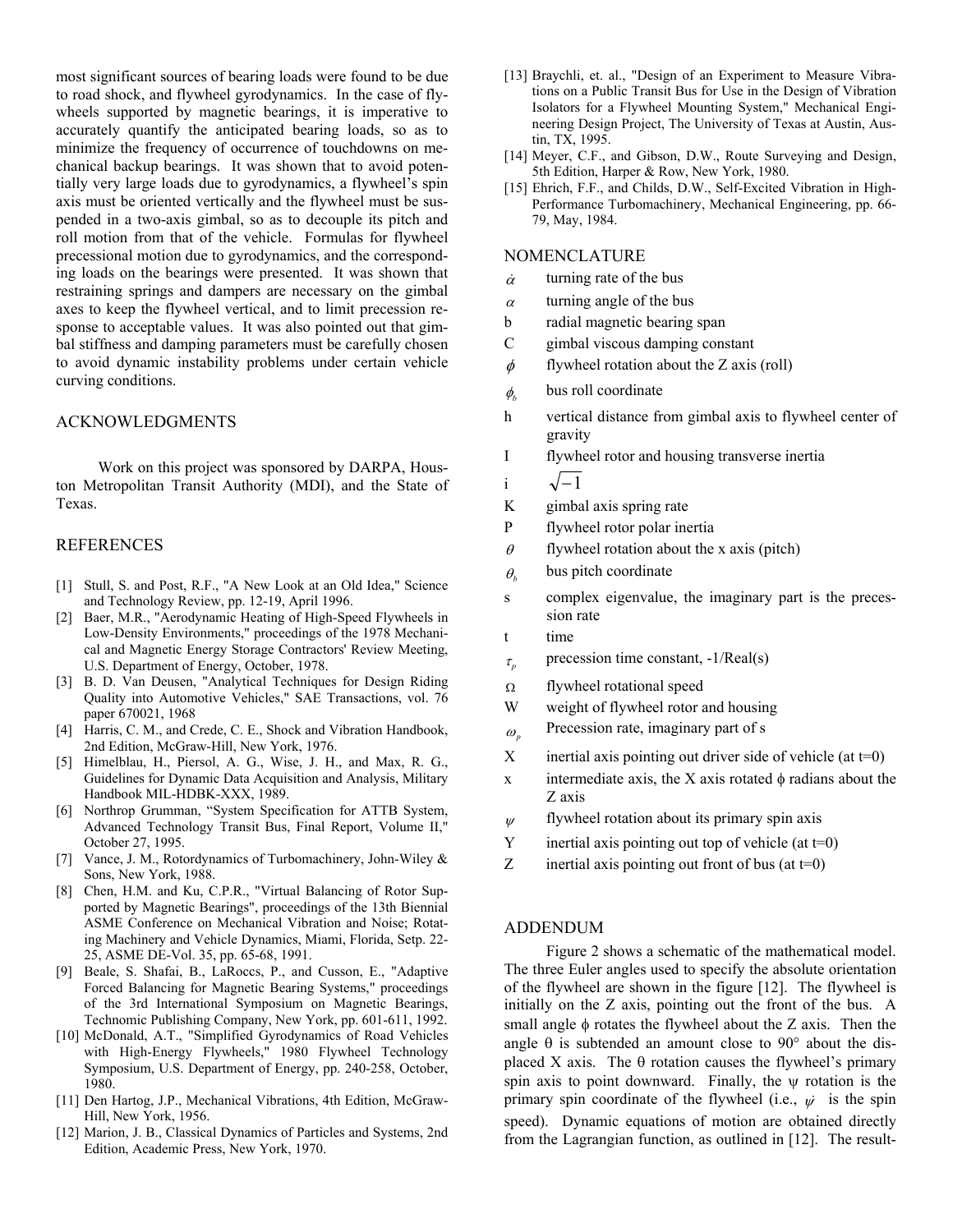ing equations are given below, and are seen to be nonlinear second order differential equations. Solution of these equations was conducted numerically by direct integration using a 4<sup>th</sup> order Runga-Kutta algorithm for various sets of system parameters and initial conditions.

The dynamic equation of motion in the f coordinate is:

$$
2(I - P)\dot{\theta}\dot{\phi}\sin\theta\cos\theta + (I\sin^2\theta + P\cos^2\theta)\ddot{\phi}
$$
  
+  $P\ddot{\psi}\cos\theta - P\dot{\theta}\dot{\psi}\sin\theta = -Wh\sin\phi\sin\theta - K\phi - C\dot{\phi}$  (A-1)

The dynamic equation of motion in the  $\theta$  coordinate is:

$$
I\ddot{\theta} = I\dot{\phi}^2 \sin\theta \cos\theta - P(\dot{\phi}\cos\theta + \dot{\psi})\dot{\phi}\sin\theta
$$
  
+*WH* cos  $\phi$  cos  $\theta$  – *K* $\theta$  – *C* $\dot{\theta}$  (A-2)

The dynamic equation of motion in the  $\psi$  coordinate is:

$$
P\ddot{\phi}\cos\theta - P\dot{\phi}\dot{\theta}\sin\theta + P\ddot{\psi} = 0
$$
 (A-3)

 The stiffness and damping terms in these expressions act on the absolute deflection and velocity, but really need to be relative to the bus chassis. That is, the spring constant should multiply ( $\phi - \phi_b$ ) and ( $\theta - \theta_b$ ), the deflection relative to the bus chassis, and similarly for velocities in the damping terms. With this change, these equations can be used to simulate either free precession of the flywheel, or precession response to any pitch and/or roll motion of the bus. In order to study the affect of bus turning motion on flywheel response, the input time functions for  $\phi_b$  and  $\theta_b$  are modified accordingly (see below).

Expressions  $(A-1)$ ,  $(A-2)$  and  $(A-3)$  can be linearized by assuming that the angles  $\phi$  and  $\theta$ -π/2 are small. Angles up to  $10^{\circ}$  incur an error of only 0.5% in sin and cosine trig functions. With this assumption, (A-1) and (A-2) simplify to:

$$
I\ddot{\phi} + P\Omega \dot{\theta} + C\dot{\phi} + K\phi = K\phi_b + C\dot{\phi}_b \tag{A-4}
$$

$$
I\ddot{\theta} - P\Omega \dot{\phi} + C\dot{\theta} + K\theta = K\theta_b + C\dot{\theta}_b \tag{A-5}
$$

 The coordinates f and q are absolute inertial coordinates for the flywheel in roll and pitch, respectively. The coordinates  $\phi_b$  and  $\theta_b$  represent roll and pitch motion of the bus. In order to incorporate turning motion of the bus into (A-1) and (A-2), expressions have been developed which transform the roll and pitch angles,  $\phi_b$  and  $\theta_b$ , for a turned bus, back to the inertial reference frame XYZ. The flywheel absolute position and velocity are first resolved onto a coordinate frame which is fixed to the bus. Then expressions for the gimbal stiffness and damping torques are written, in the bus reference frame. These torque components are then resolved back onto the inertial frame, and inserted into (A-4) and (A-5). If  $\alpha$  is the turning angle of the bus with respect to the internal frame, (A-4) and (A-5) then become:

$$
I\ddot{\phi} + P\Omega \dot{\theta} + C\dot{\phi} + K\phi + C\dot{\alpha}\theta =
$$
  
 
$$
K(\phi_b \cos \alpha - \theta_b \sin \alpha) + C(\dot{\phi}_b \cos \alpha - \dot{\theta}_b \sin \alpha)
$$
 (A-6)

$$
I\ddot{\theta} - P\Omega\dot{\phi} + C\dot{\theta} + K\theta - C\dot{\alpha}\phi =
$$
  
 
$$
K(\phi_b \sin \alpha + \theta_b \cos \alpha) + C(\dot{\phi}_b \sin \alpha - \dot{\theta}_b \cos \alpha)
$$
 (A-7)

 These expressions can be readily used to compute the amplitude of steady state forced precessional response to harmonic roll or pitch motion of the bus. For example, if the bus were continuously traversing a series of hills, this would be a periodic input in the pitch coordinate. The resulting peak amplitudes of precession in both the roll and pitch coordinates can be calculated directly from (A-6) and (A-7).

In  $(A-6)$  and  $(A-7)$ , the stiffness and damping constants for the two gimbal axes were taken to be equal (i.e.,  $K_{\phi} = K_{\theta} = K$ , but they do not need to be. If the gimbal parameters are symmetric, these two expressions can be combined into one via a substitution.

Letting 
$$
z = \phi + i\theta
$$
  
\n
$$
I\ddot{z} - iP\Omega \dot{z} + C\dot{z} + Kz - iC\dot{\alpha}z =
$$
\n
$$
K(\phi_{\beta}e^{i\alpha} + \theta_{\beta}e^{i\alpha}) + C(\dot{\phi}_{\beta}e^{i\alpha} + \dot{\theta}_{\beta}e^{i\alpha})
$$
\n(A-8)

 The homogeneous form of (A-8), yields an eigensolution for the complex eigenvalues of the rotating flywheel. The imaginary part of the eigenvalue is the damped precession frequency. The reciprocal of the imaginary part, times  $2\pi$ , is the orbital period in seconds. The reciprocal of the real part is the exponential time constant of free decay for the precession motion. The real part should be negative to indicate that precession decays. Should the real part be positive, the precession amplitude would grow without bound.

$$
s = \frac{(iP\Omega - C) \pm \sqrt{C^2 - 2iCP\Omega - (P^2\Omega^2 + 4IK) + 4iI\tilde{C}\alpha}}{2I}
$$
 (A-9)

The precession rate and time constant are defined as:

$$
\omega_{\rm p} = \text{Im}(s) \qquad \text{(rad/s)} \tag{A-10}
$$

$$
\tau_p = \frac{-1}{\text{Re}(s)} \qquad \text{(sec)} \tag{A-11}
$$

 The plus sign in (A-9), yields an eigenvalue of very low frequency, having an orbital period on the order 1 to 2 minutes per cycle for a flywheel sized for a bus. The minus sign results in a high frequency eigenvalue, on the order of 100 orbits per second. It is the slow eigenvalue which is observed as the flywheel responds to motion of the bus.

 The last term on the left hand side of (A-8) represents a coupling mechanism between turning of the bus and flywheel